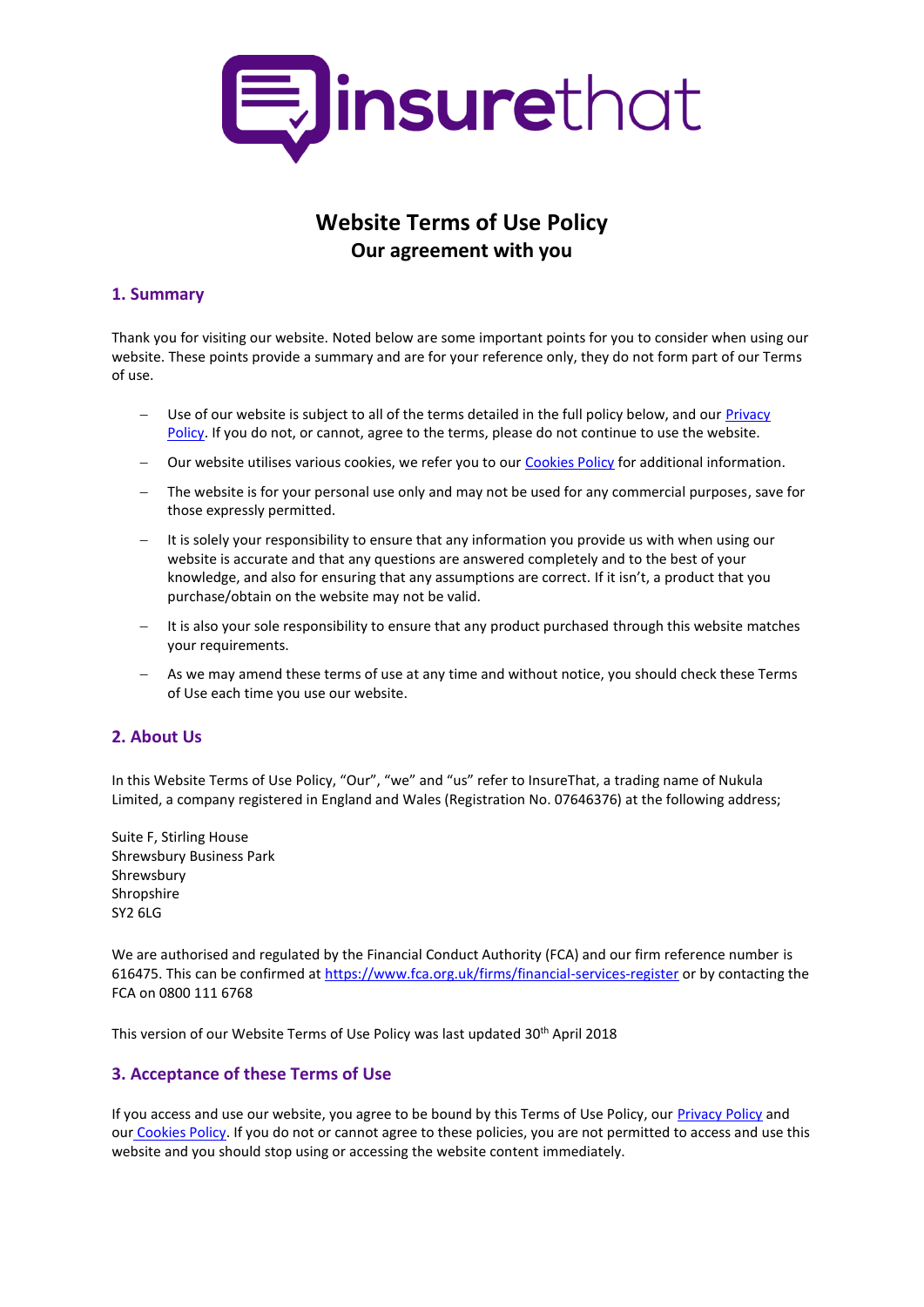

### **4. Access**

Access to this website is permitted on a temporary basis and we reserve the right to withdraw or amend the service we provide on the website without notice. If for any reason the website is unavailable at any time or for any period, we will not be liable in any way.

There may be occasions where we will need to restrict access to some or all of our website.

# <span id="page-1-0"></span>**5. Acceptable Use**

Save for as expressly permitted, this website is for personal, non-commercial use only and may only be accessed and used by a private individual. Commercial use of this website is strictly forbidden, and we reserve the right to take steps, including legal action, against any organisation or individuals who uses our website for commercial use or any other unauthorised ways. Unauthorized use includes (but is not limited to) breach of copyright, processing multiple quotes for other customers or organisations, and other organisations checking their prices against those detailed on our website.

Furthermore;

- You are not permitted to do anything that may affect the security of our website or any information or material stored within it. This includes,
	- Knowingly introducing viruses, trojans, worms, logic bombs or other material which is malicious or technologically harmful
	- Attempting to gain unauthorised access to the website, the service on which the website is stored, or any server, computer or database connected to the Site
	- You must not attack the website via a denial-of-service attack or a distributed denial-ofservice attack.
- You are not permitted to use the website;
	- To create, check, confirm, update, modify or amend another individuals' record
	- To reverse engineer, tamper with, modify or amend any part of the website
	- In a way that disrupts, interferes with, or imposes an unreasonable burden on our communications and technical systems
	- to harm, threaten, abuse, embarrass, defame, libel, intimidate or harass another person, or in a way that invades another person's privacy or is obscene, offensive, hateful, indecent, inappropriate, objectionable, unacceptable, discriminatory or damaging. (in any case as determined by us)
- You may not operate any link to our website without written permission from us. If permission is granted, it may be revoked at any time without notice.

We will report any breach to the relevant authorities and your right to use our website will cease immediately.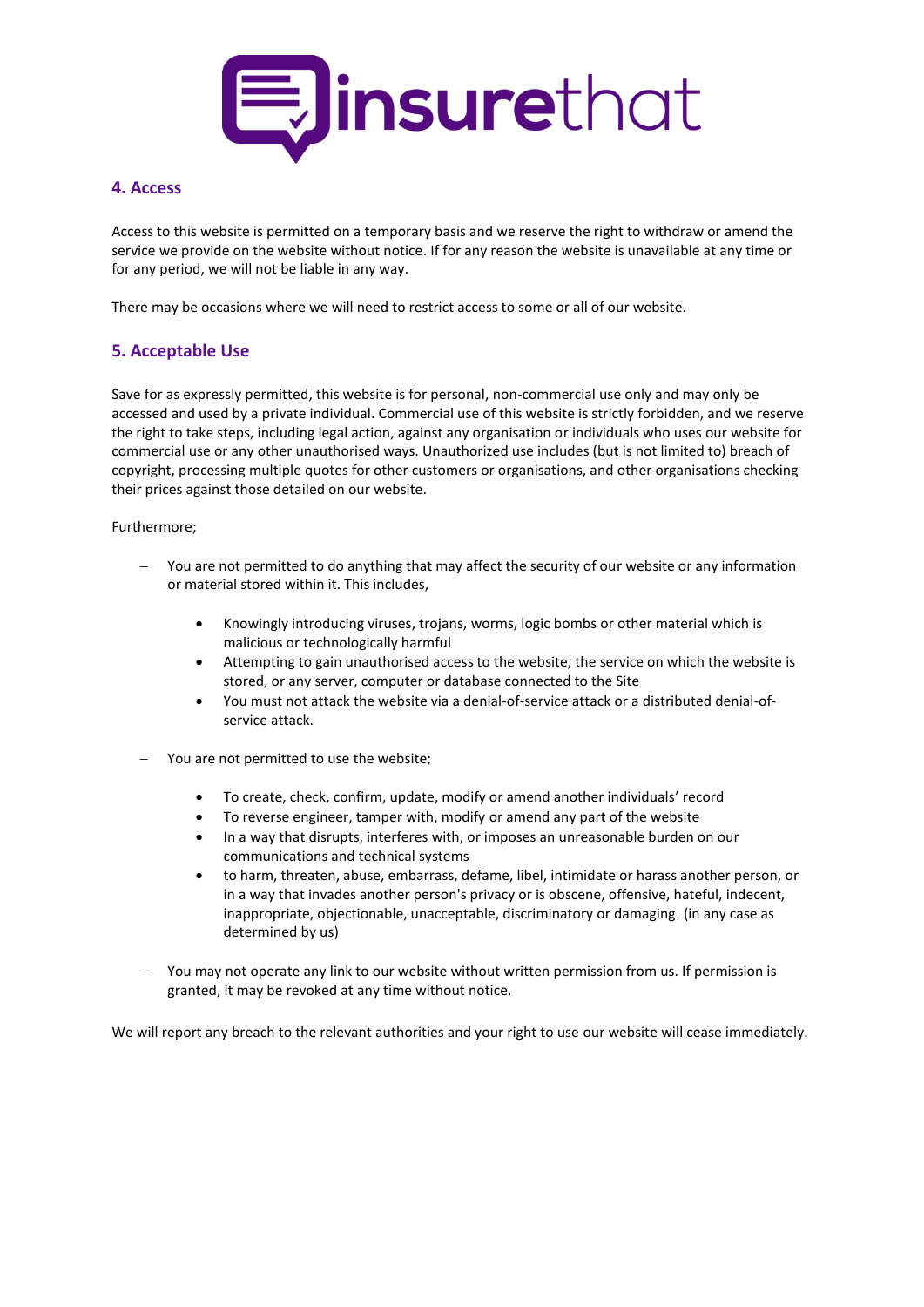

### **6. Your Responsibility**

#### **Your Personal Information**

 It is your responsibility to check that all of the information and data that you provide to us via the website is correct, complete, accurate and not misleading, and that you have disclosed all relevant facts. You are responsible for identifying and correcting any mistakes or errors in the

information/data before you purchase any product or service from the website. Failure to do so could invalidate the chosen product.

You should also check any information detailed on any insurance policy documents is correct. If the information supplied by you is incorrect, you must notify us. Failure to inform us of any errors or missing information could also invalidate your policy.

 You may create a username and password when using our website. Any such details should be kept confidential by you and should not be disclosed or shared with anyone. If you do disclose this information, you are solely responsible for all activities undertaken on the site where they are used.

We have the right to disable any username or password at any time, if in our reasonable opinion, you have failed to comply with any of the terms detailed in this policy.

If you know or suspect that anyone other than you knows your username and password, you must notify us at [support@insurethat.com.](mailto:support@insurethat.com)

 In the event that you intend to submit any other person's details, you must first gain their permission to do so. In submitting the other persons details, you are confirming to us that you have their permission and that they understand how their details will be used.

#### **Uploading Content**

- Whenever you make use of a feature that allows you to upload content to our site, or to make contact with other users of our site, you must comply with the **Acceptable Use** provisions.
- You warrant that any such contribution does comply with those standards, and you will be liable to us and indemnify us for any breach of that warranty. This means you will be responsible for any loss or damage we suffer as a result of your breach of warranty.
- Any content you upload to our site will be considered non-confidential and non-proprietary. You retain all of your ownership rights in your content, but you are required to grant us a limited licence to use, store and copy that content and to distribute and make it available to third parties.
- We also have the right to disclose your identity to any third party who is claiming that any content posted or uploaded by you to our site constitutes a violation of their intellectual property rights, or of their right to privacy.
- We have the right to remove any posting you make on our site if, in our opinion, such posting is in breach of these terms of use.
- You are solely responsible for securing and backing up your content.

#### **Suitability of Products**

 You must always check the suitability, and appropriateness of the product or service that is of interest to you before making an online purchase. It is your responsibility to make sure that any product selected meets your requirements. If you are in any doubt as to the suitability of a product, please contact us before making a purchase.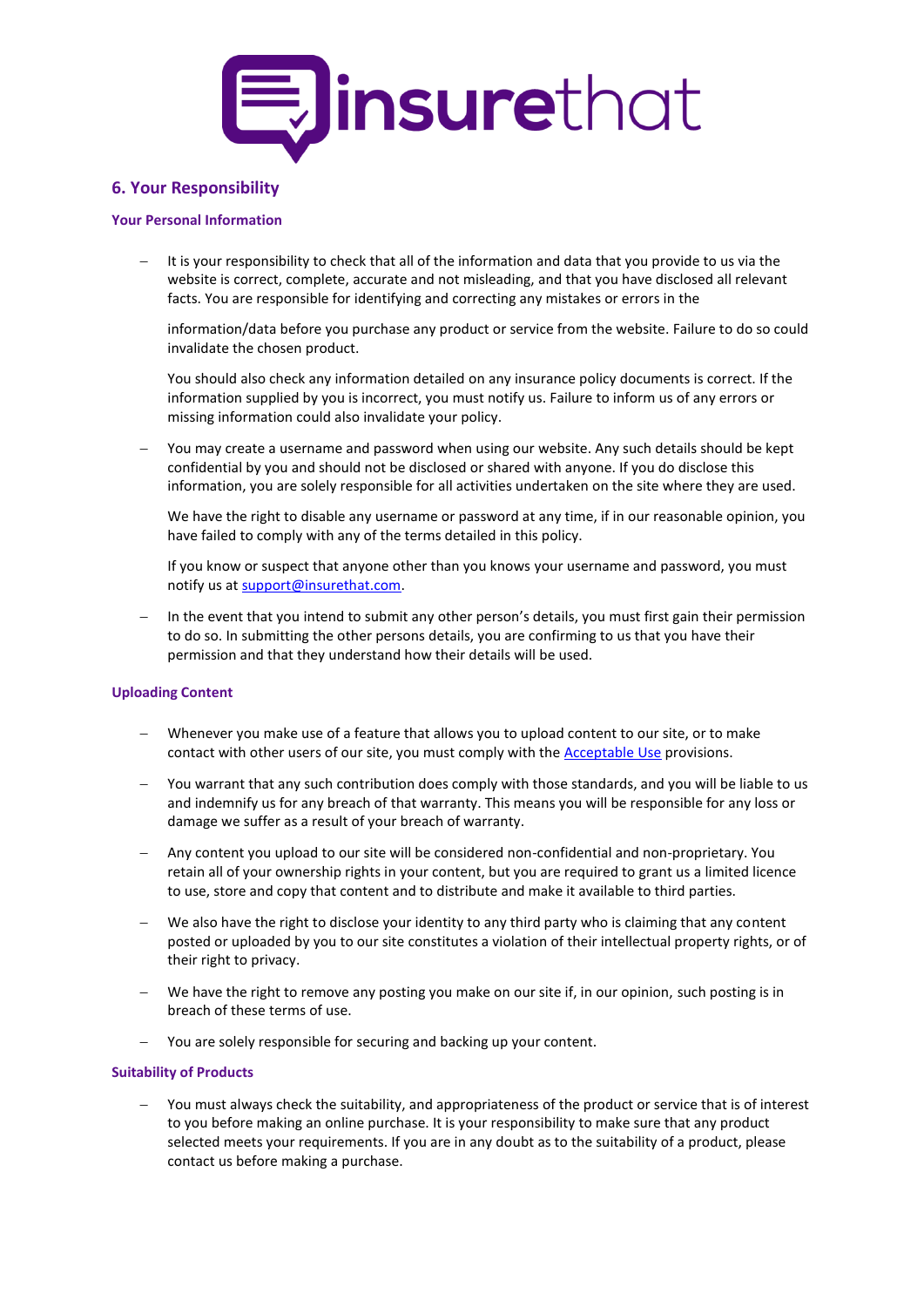

- It is very important that you read the policy terms and conditions of your selected product before making a purchase (these are provided on the website). This is to check that you understand and agree to them.
- You must ensure that you read all insurance documents issued to you. It is important that you are aware of the cover, limitations and other terms that apply. Failure to comply with the policy terms and conditions could invalidate your policy.

You agree that you will indemnify us against any loss, damage, claim, demand, liability or expense that we may suffer or incur arising out of or in connection with your conduct on our website and/or your breach of this Terms of Use Policy.

### **7. Our Responsibilities**

#### **Information on our website**

- We aim to make sure that all the materials and information available on our website is accurate. We will also try to make any required corrections and rectify any omissions as soon as we can, following notification. However, please be aware that we are not able to guarantee that the materials and information available on our website is accurate and free from errors and omissions at all times.
- We do reserve the right to add, amend, delete, edit, remove or modify any materials or information displayed on our website at any time, and without prior notice.

#### **Security**

 In order to safeguard personal data, we have implemented accepted standards of technology and operational security on our website in order to protect personal data from loss, misuse, or unauthorised alteration or destruction. This means you can make purchases confidently online via our website. You can rest assured that we have used best endeavours to ensure the payment information you supply is encrypted to minimise the risk of interception during transit.

#### **Exclusions of our liability**

We will not accept any liability for any loss or damage you might incur in the event of any of the following;

- Any information, content, material or data you provide on the website, is incorrect, incomplete, misleading, or you fail to disclose all relevant information.
- The product or service you purchase does not meet your requirements or is not suitable for you, providing we have provided you with all relevant information prior to your purchase.
- The loss or damage is indirect or not foreseeable by us when you accessed or used our website.
- In no circumstance will we be responsible for any losses which arise in connection with an event or series of events which is/are outside of our control, including as a result of the nature of electronic transmission of data over the internet.
- We are not responsible for any commentary, opinions, ratings or other posting on our website by any third party. The views expressed by other users on our site do not represent our views or values.
- Where our site contains links to other sites and resources provided by third parties, these links are provided for your information only. Such links should not be interpreted as approval by us of those linked websites or information you may obtain from them. We have no control over the contents of those sites or resources.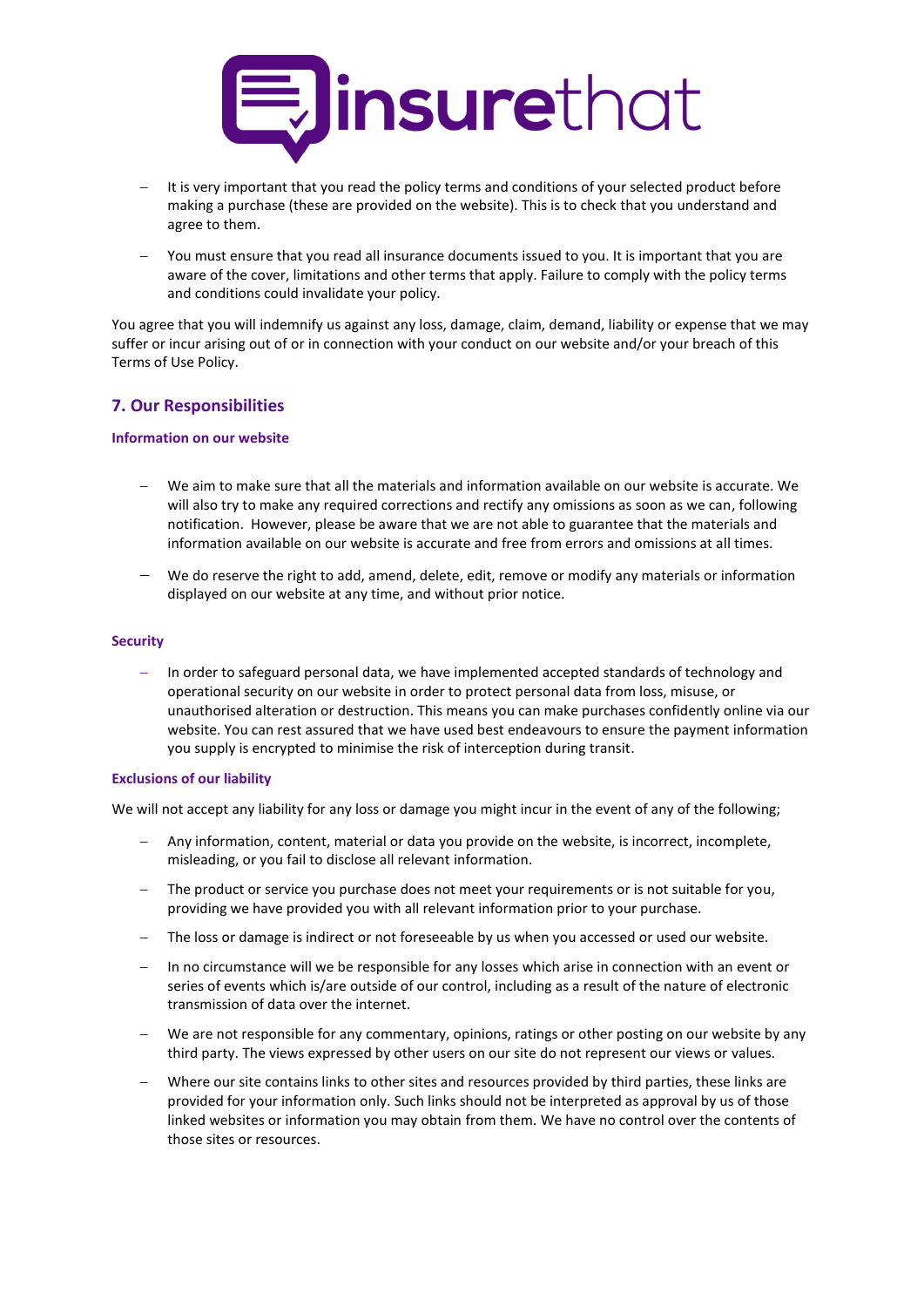

 Any attack by a third party on our systems or for any computer virus or other malicious or technologically harmful material that may infect your computer equipment, computer programs, data or other proprietary material due to your use of this site. Although we have information security protection measures in place and retain relevant electronic communications (including emails) we highly recommend that you employ suitable virus detection and information security protection measure when accessing our website.

Further, if you are a business user:

- We exclude all implied conditions, warranties, representations or other terms that may apply to our site or any content on it.
- We will not be liable to you for any loss or damage, whether in contract, tort (including negligence), breach of statutory duty, or otherwise, even if foreseeable.

Nothing in these terms shall exclude or limit our duties or any liability which may not be excluded by law.

Different limitations and exclusions of liability will apply to liability arising as a result of the supply of any products to you, and you should refer to the accompanying terms supplied with those products.

#### **Ownership of Website and Intellectual Property**

We are the operator of this website and owner or the licensee of all intellectual property rights on said website. "InsureThat" is a UK registered trademark of Nukula Limited.

- Reproduction of the pages of this site, whether in whole or in part, without the prior written consent of us, is strictly prohibited unless for private, non-commercial viewing purposes, in which case you may make one copy exclusively for your personal use.
- If you print off, copy or download any part of our site in breach of these terms of use, your right to use our site will cease immediately and you must, at our option, return or destroy any copies of the materials you have made.
- You must not modify any paper or digital copies that you may have printed off or downloaded.
- None of the illustrations, images, photographs, video and/or audio sequences, logos, trademarks and/or service marks appearing on the site may be printed off or copied, except as part of the text of which they form part.
- Illustrations, images, photographs, video and/or audio sequences, logos, trademarks and/or service marks on this website are protected by copyright and may not be reproduced or appropriated in any manner without the written permission of their respective owner(s).
- Our status (and that of any identified contributors) as the authors of content on our site must always be acknowledged.